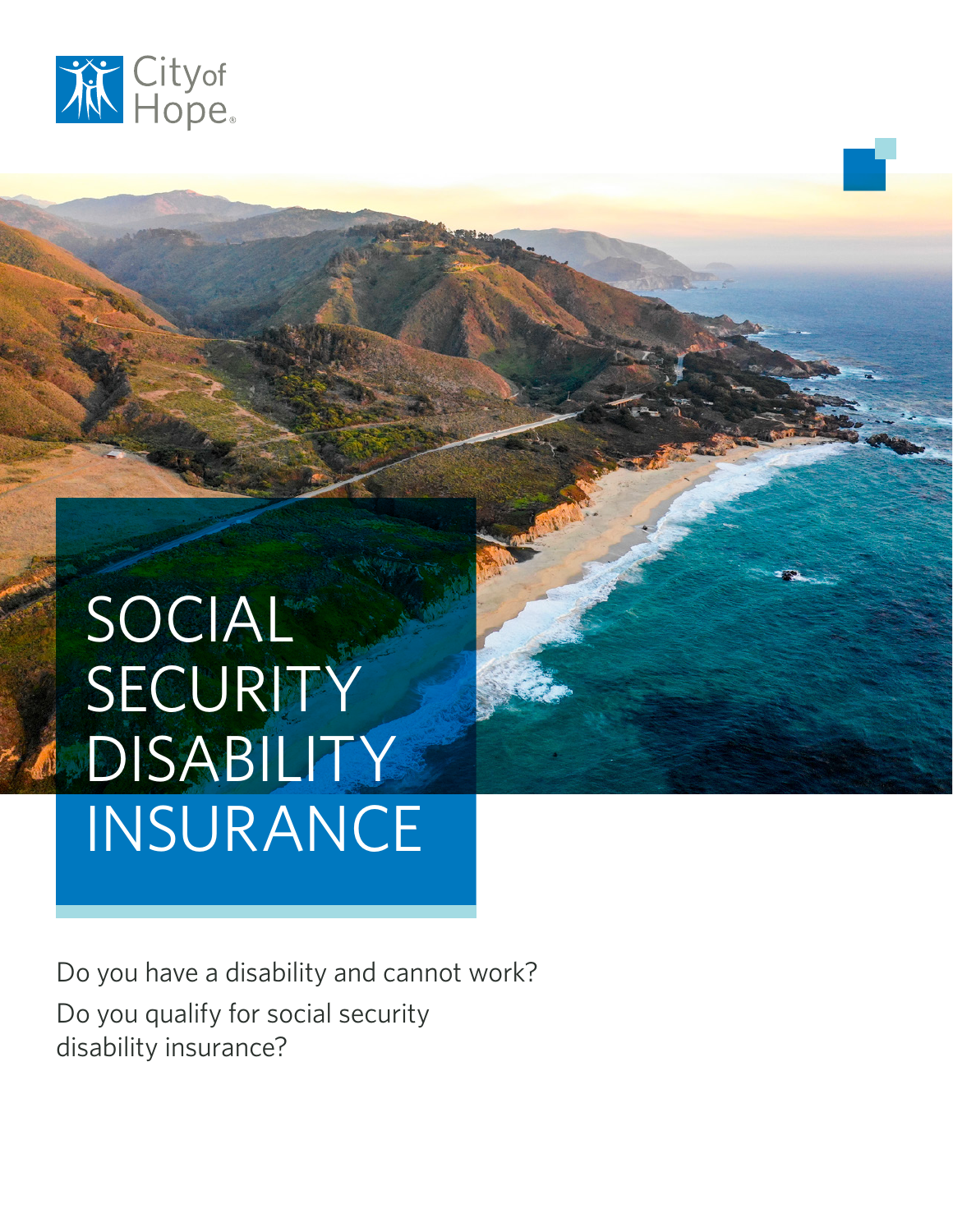## **Social Security Disability Insurance (SSDI) provides long-term benefits for people who meet Social Security's definition of permanent (for more than one year) disability (not short-term disability).**

*For short-term disability, see City of Hope's State Disability Insurance brochure.*

Eligibility requirements and the application process for benefits on this guide are mirrored from the Social Security Administration (SSA)'s latest publications.

City of Hope is not responsible for and does not participate in the SSA's claims decision making.

City of Hope's role is specific to Physician/Practitioners Certification. All forms go to Medical Records or the health care team for completion.

For questions about specific claims or SSDI processes, call the SSA at **800-772-1213** or visit **ssa.gov/applyfordisability.**



## **If you have been disabled for longer than six months, you may qualify for SSDI.** You may qualify for benefits if you:

- Worked in jobs covered by Social Security
- $\Box$  Have enough work credits to qualify based on your age when you became disabled and how long you have worked (In 2019, you earn one credit for each \$1,360 in wages or self-employment income.)
- $\Box$  Have 40 credits, 20 of which were earned in the last 10 years, ending with the year you become disabled. However, younger workers may qualify with fewer credits. Visit **ssa.gov/planners/credits.html** to learn more.
- $\Box$  Have a medical condition that meets Social Security's definition of total disability (Benefits are not payable for partial or short-term disability.)
	- Your condition limits your ability to do basic work such as lifting, standing, walking, sitting and remembering — for at least 12 months.
	- Your condition interferes with basic work-related activities.
	- You cannot adjust to other work because of your medical condition(s), and you cannot do work that you did before.
- $\Box$  Are unable to work for at least one year or longer because of the medical condition
	- Benefits usually continue until you are able to work again on a regular basis.
	- If you are receiving Social Security disability benefits when you reach full retirement age, your disability benefits automatically convert to retirement benefits, but the amount remains the same.

Visit **ssa.gov/planners/retire/retirechart.html** to learn more.

**Learn more about SSDI benefits: ssa.gov/planners/disability/index.html**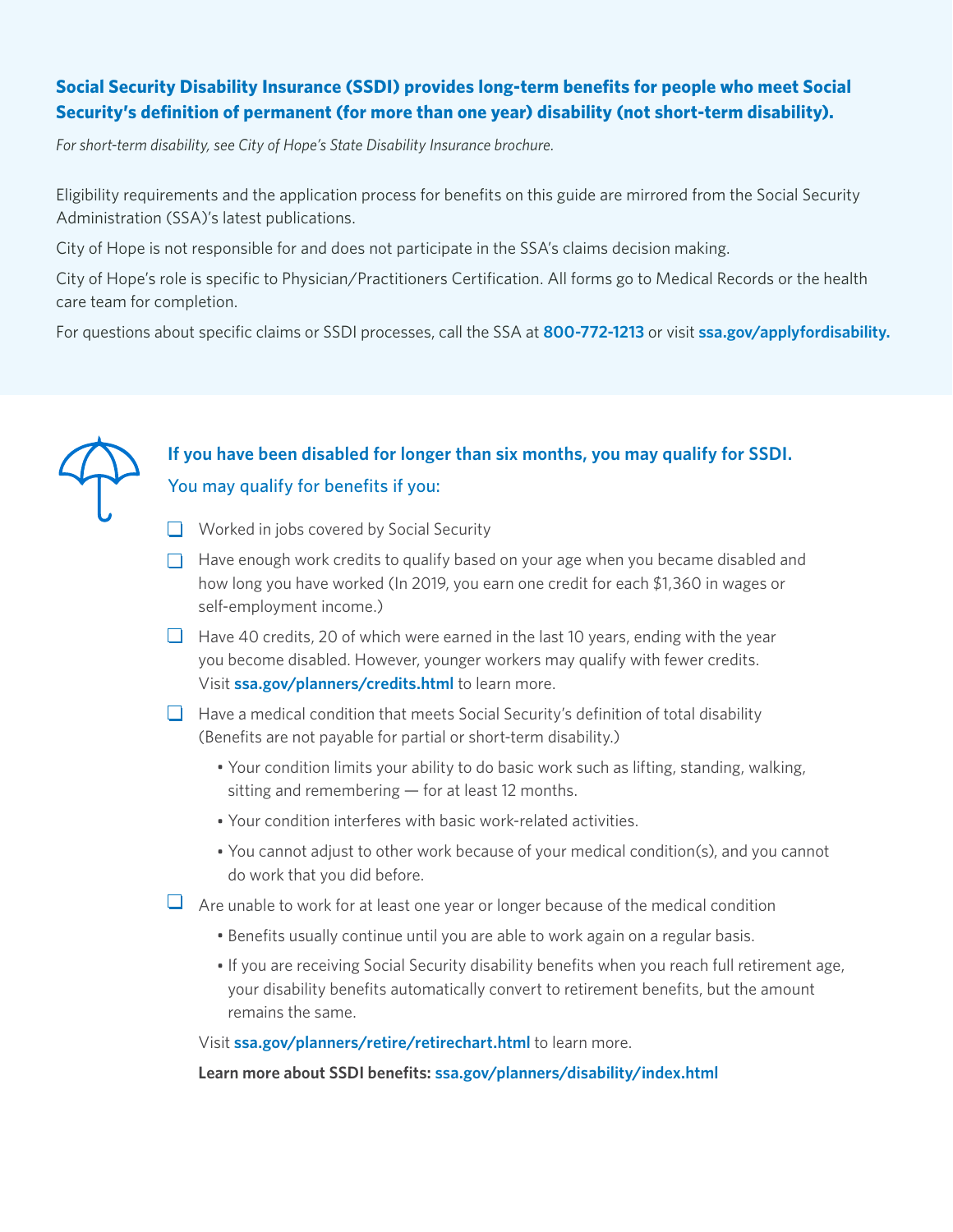

## **Noncitizens may also qualify if they meet additional requirements.**

To qualify for benefits under SSDI, all noncitizens must meet the following basic requirements:

- They must have a Social Security number that was assigned to them on or after January 1, 2004, authorizing them to work in the U.S., OR they must have a nonimmigrant visa that is B-1, D-1 or D-2.
- They must be able to prove that they are in the U.S. lawfully in any given month for which benefits would be paid through SSDI.
- They must be able to satisfy all other eligibility criteria (technical and medical) for receiving SSDI benefits.
- $\Box$  It is important to note that while some noncitizens may meet all the eligibility criteria for receiving SSDI benefits, many do not. Even if an individual is in the U.S. lawfully and is authorized to work by the SSA, many noncitizen students and other workers are exempt from paying Social Security taxes.
- $\Box$  The lack of contributions to the SSDI fund over the course of these noncitizens' employment disqualifies them from receiving disability benefits, as they do not meet the basic technical criteria to be eligible for SSDI.



## **How to Apply**

If you are ready to apply now, you can:

- 1. Complete your application online at **ssa.gov/applyfordisability.**
	- You can also watch a video on the Social Security Claims Process at **https://bit.ly/2cE08TC.**
- 2. Call the toll-free number **800-772-1213**. If you are deaf or hard of hearing, you can call TTY **800-325-0778**.
- 3. Call or visit your local Social Security office.



For legal questions, resources and advocates on SSDI and other insurance and employment concerns, please visit the Cancer Legal Resource Center's website at **CancerLegalResourceCenter.org** or call them at **866-THE-CLRC** or **866-843-2572**.

City of Hope cannot provide legal advice or answer questions about your claim for SSDI. If you have any questions about eligibility, your specific claim or the SSDI claims process, please contact the SSA.

*This guide is designed to provide general information on the topics presented. It is provided with the understanding that City of Hope is not engaged in rendering any legal or professional advice by its publication or distribution. City of Hope has no relationship or affiliation with the agencies listed. City of Hope is not responsible for the accuracy of the information obtained from third party websites or materials, or for the availability of such third-party content. City of Hope does not control, endorse, sponsor, recommend or otherwise accept responsibility for such third-party content. Use of any third-party content is at the user's own risk.*